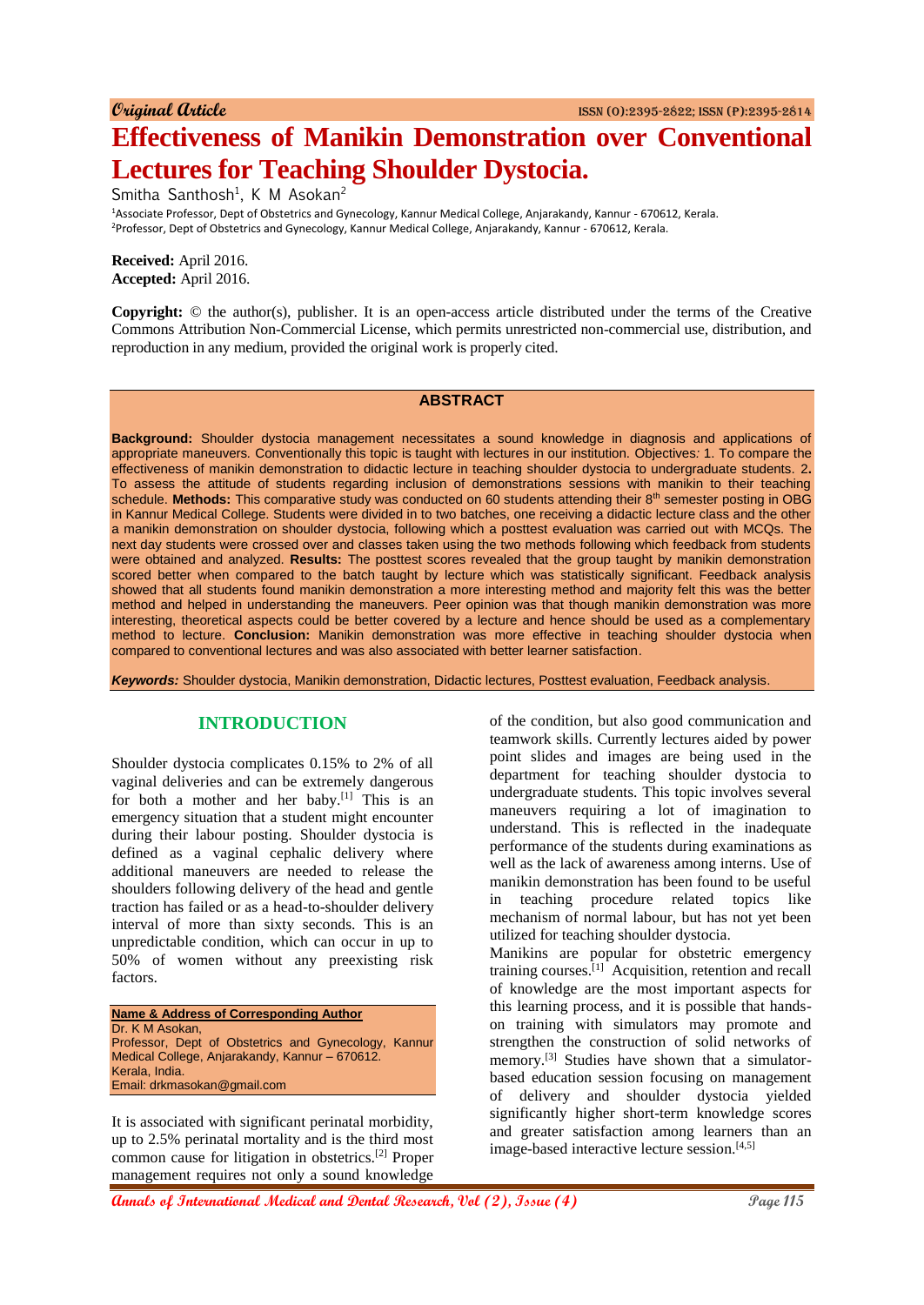#### **Santhosh & Asokan; Teaching of Shoulder Dystocia by Manikin**

Unlike a lecture where the whole batch can be involved, manikin demonstration is suitable only for smaller batches and hence requires more time and effort. This issue can be tackled by incorporating manikin demonstration to the regular clinical teaching schedule during labour posting.

This study compared the effectiveness of a manikin demonstration to a didactic lecture in teaching shoulder dystocia to undergraduate students and also assessed their attitude on inclusion of such sessions to their teaching schedule.

It is well known that blood flow through arteries is influenced by various mechanical and hydraulic factors, but gender differences in morphometric features of coronaries like diameter and wall thickness do not seem to have attracted much attention.[5] The present work is an attempt to study the origin, course, variation and anomalies of coronary arteries in cadaveric human hearts.

### **MATERIALS AND METHODS**

Sixty students (three batches of 20 each) attending their eighth semester, posting in the department of obstetrics and gynecology in the Kannur Medical College over a period of 4 months from June 2015 to October 2015 were included in the study after obtaining permission from the institutional ethical committee and informed consent for participation from the students. Each batch was divided in to two groups randomly in to a Lecture or Manikin group. A one hour interactive lecture on shoulder dystocia was taken for the lecture group followed by an assessment using ten MCQs. Subsequently, the topic was taken with the help of a one hour demonstration with manikin to the manikin group, the same day by the same teacher followed by a posttest with ten MCQs. The various maneuvers to relieve shoulder dystocia were demonstrated to the manikin group according to the HELPERR algorithm.

On the following day the groups were crossed over, with the lecture class for the manikin group and manikin demonstration for the lecture group. Post test was not conducted on the second day. Learner satisfaction was assessed using a questionnaire given to both the batches on the second day. The classes were taken in the presence of colleagues and interns posted in the department and their opinion regarding the two methods of teaching was also noted. A statistical analysis of the feedback was made using chi square test. The mean of the scores were analyzed using unpaired t test. Ethical issues were taken care of by taking classes for both the groups using both methods.

#### **RESULTS**

The marks of students in the lecture group on both sessions were grouped together and the marks of the students in the manikin groups on both sessions were grouped together for statistical analysis. The mark distribution of the students is given in [Table 1].

| groups.          |                |               |                        |               |  |  |  |
|------------------|----------------|---------------|------------------------|---------------|--|--|--|
| <b>MCQ</b> Score |                | Lecture group | <b>Mannequin group</b> |               |  |  |  |
|                  | No             | $\frac{6}{6}$ | No                     | $\frac{6}{6}$ |  |  |  |
|                  |                | 3.3           |                        | 0.0           |  |  |  |
|                  | $\overline{c}$ | 6.7           |                        |               |  |  |  |
|                  | 6              | 20.0          |                        | 3.3           |  |  |  |
|                  |                | 30.0          |                        | 6.7           |  |  |  |
|                  |                | 23.3          | 16                     | 53.3          |  |  |  |
| 10               | ς              | 16.7          |                        | 36.7          |  |  |  |
| Total            | 30             | 100.0         | 30                     | 100.0         |  |  |  |

|         | <b>Table 1:</b> Distribution of MCQ marks among the study |  |  |  |
|---------|-----------------------------------------------------------|--|--|--|
| groups. |                                                           |  |  |  |

Unpaired t test was used to compare the marks of the students in the two groups. The mean marks of the students taught using manikin demonstration was 9.23 while for the lecture was 8.13. Hence, the students in the manikin group scored better marks than those in the lecture group and the results were statistically significant as shown in [Table 2].

| <b>Table 2:</b> Distribution of marks among lecture and |    |             |                 |               |  |  |  |
|---------------------------------------------------------|----|-------------|-----------------|---------------|--|--|--|
| manikin group.                                          |    |             |                 |               |  |  |  |
| Group                                                   | N  | <b>Mean</b> | <b>Standard</b> | p value       |  |  |  |
|                                                         |    |             | deviation       |               |  |  |  |
| Lecture                                                 | 30 | 8.13        | 1.306           | $0.00(Sig)^*$ |  |  |  |
| Manikin                                                 | 30 | 9.23        | .728            |               |  |  |  |
| $*$ Sionificant                                         |    |             |                 |               |  |  |  |

\*Significant

The feedback questions were analyzed using chi square test. Each question was analyzed separately [Figure 1]. 93.4% of all students felt that manikin was a better method of teaching shoulder dystocia. All students were of the opinion that manikin demonstration was the more interesting method. 91.7% of all students said they understood the topic better with manikin demonstration. 96.7% of all students said they understood the maneuvers better with manikin demonstration. 78.3% of students felt manikin demonstration inspired them to learn further. 91.7% of all students felt that manikin demonstration was more interactive. 61.7% of students felt manikin demonstration helped in getting better scores whereas 38.3% felt lecture was more useful in scoring. 70% of all students felt they were more confident on the topic after manikin demonstration whereas 30% felt they were more confident following lecture class. 73.3% students felt they could recollect better following manikin demonstration.

There was an obvious preference to manikin demonstration in response to all the questions.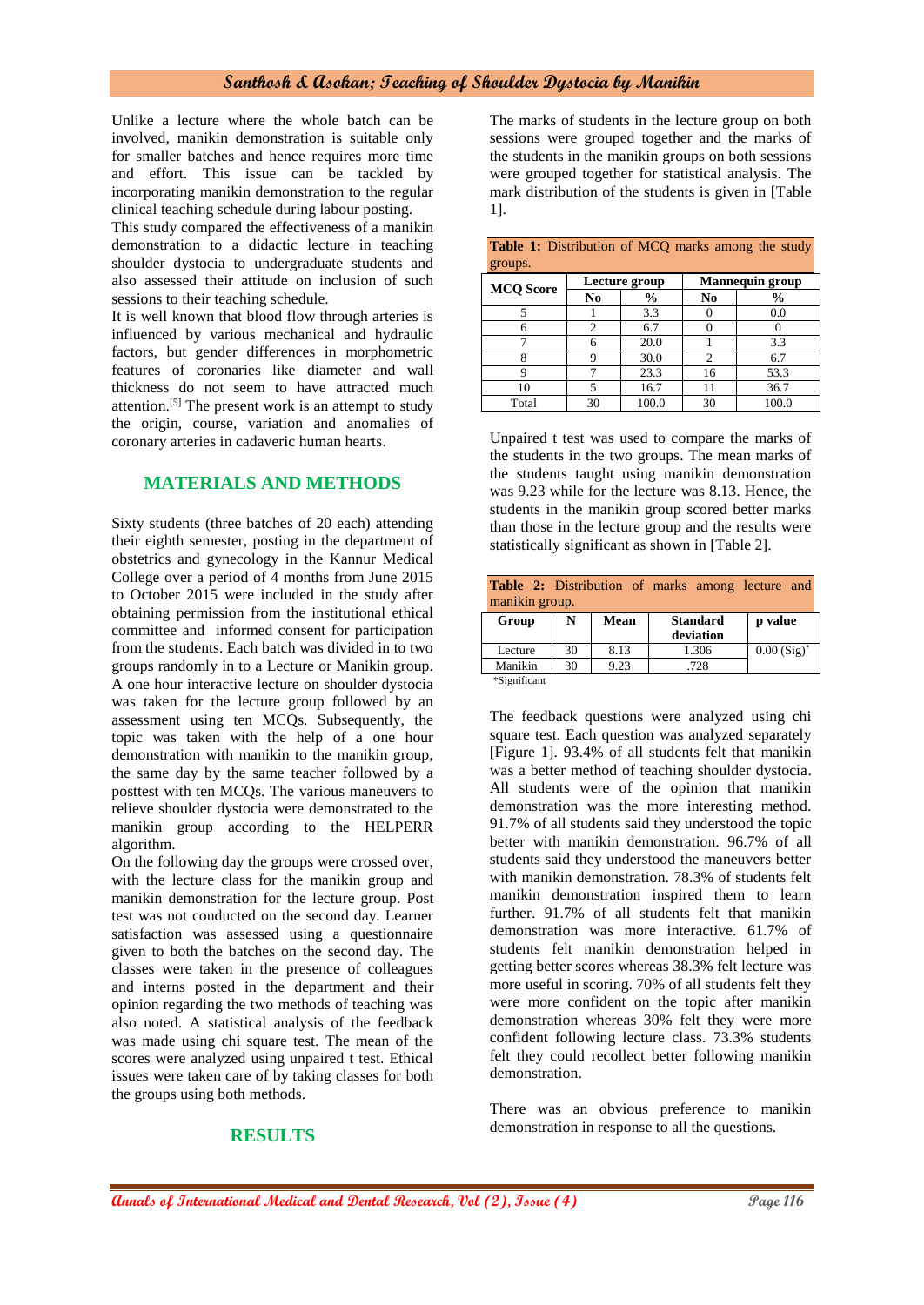#### **Santhosh & Asokan; Teaching of Shoulder Dystocia by Manikin**



#### **DISCUSSION**

Studies thus far show that use of simulation in training medical students and residents is helpful in strengthening students' knowledge base and in evaluating their performance.<sup>[6]</sup> Students appreciate simulation-based education as ''an opportunity to learn new skills in a safe environment".[7] Several different medical disciplines have conducted studies to evaluate the efficacy of simulation in training residents and students in their particular field. Simulation in the field of obstetrics has been used to teach residents how to manage obstetric emergencies and how to recognize and avoid the pitfalls in managing difficult deliveries.<sup>[8-10]</sup>

Several studies have shown that training for shoulder dystocia is essential and use of manikins is a necessary part of this training. A study on training for shoulder dystocia by Joanna F. Crofts et al. verifies the need for shoulder dystocia training.<sup>[11]</sup> In the study only  $43\%$  participants could achieve delivery before training, whereas all could achieve delivery in a simulated shoulder dystocia following training.

In the present study, only the written scores were evaluated. Performance scores were not assessed. A study comparing didactic lectures to simulation in teaching obstetric emergencies to nursing students and residents conducted by Daniels K et al showed equal written test scores in both the groups, whereas performance scores were more in the simulation-trained group.<sup>[12]</sup> They have concluded that simulation should be used to enhance obstetric emergency training. Perhaps simulation provides better instruction for certain tasks, such as professionalism and technical skills, whereas didactic or problem-based learning teaches patient assessment and treatment algorithms more effectively.[13] Analysis of written scores in the

present study shows that manikin training improved the written scores of the students; hence the cognitive aspect is also improved by simulation.

A study by Tia P. Andighetti et al. on Shoulder dystocia and postpartum hemorrhage simulations, revealed that the use of simulation significantly increased the students' confidence in managing these conditions.<sup>[14]</sup> In the present study also students were more confident on the topic following manikin demonstration.

According to Reynolds, D Ayres-de-Campos, A Pereira-Cavaleiro, L Ferreira-Bastos, a significantly higher short-term reinforcement of knowledge and greater learner satisfaction were obtained using simulation sessions compared to image-based lectures when teaching routine management of normal delivery and resolution of shoulder dystocia to midwives in training. $[4]$  In the present study also better learner satisfaction and recollection was found with manikin demonstration.

Opinion of colleagues and residents was that lecture brought out theoretical aspects like causes and complications better, which could not have been sufficiently explained during manikin demonstration. All agreed on the fact that manikin demonstration was certainly better at explaining maneuvers and management. They too have concluded that manikin demonstration should be used as an adjunct to lectures and will not substitute conventional lectures.

Shoulder dystocia identification and early management is an important competency and hence incorporation of manikin demonstration to the clinical teaching schedule in addition to the regular lecture classes is necessary to achieve this.

Limitation: Only the cognitive domain was assessed by the present study. Psychomotor domain was not assessed.

#### **CONCLUSION**

Manikin demonstration was more effective and in teaching shoulder dystocia to undergraduate students. It was also associated with better learner satisfaction.

**Implications:** Manikin demonstration should be used as an adjunct to conventional lectures in teaching procedure related topics like shoulder dystocia, post-partum hemorrhage and normal delivery.

#### **REFERENCES**

1. Joanna F. Crofts, Georgios Attilakos, Mike Read, Thabani Sibanda, Timothy J. Draycotta. Shoulder dystocia training